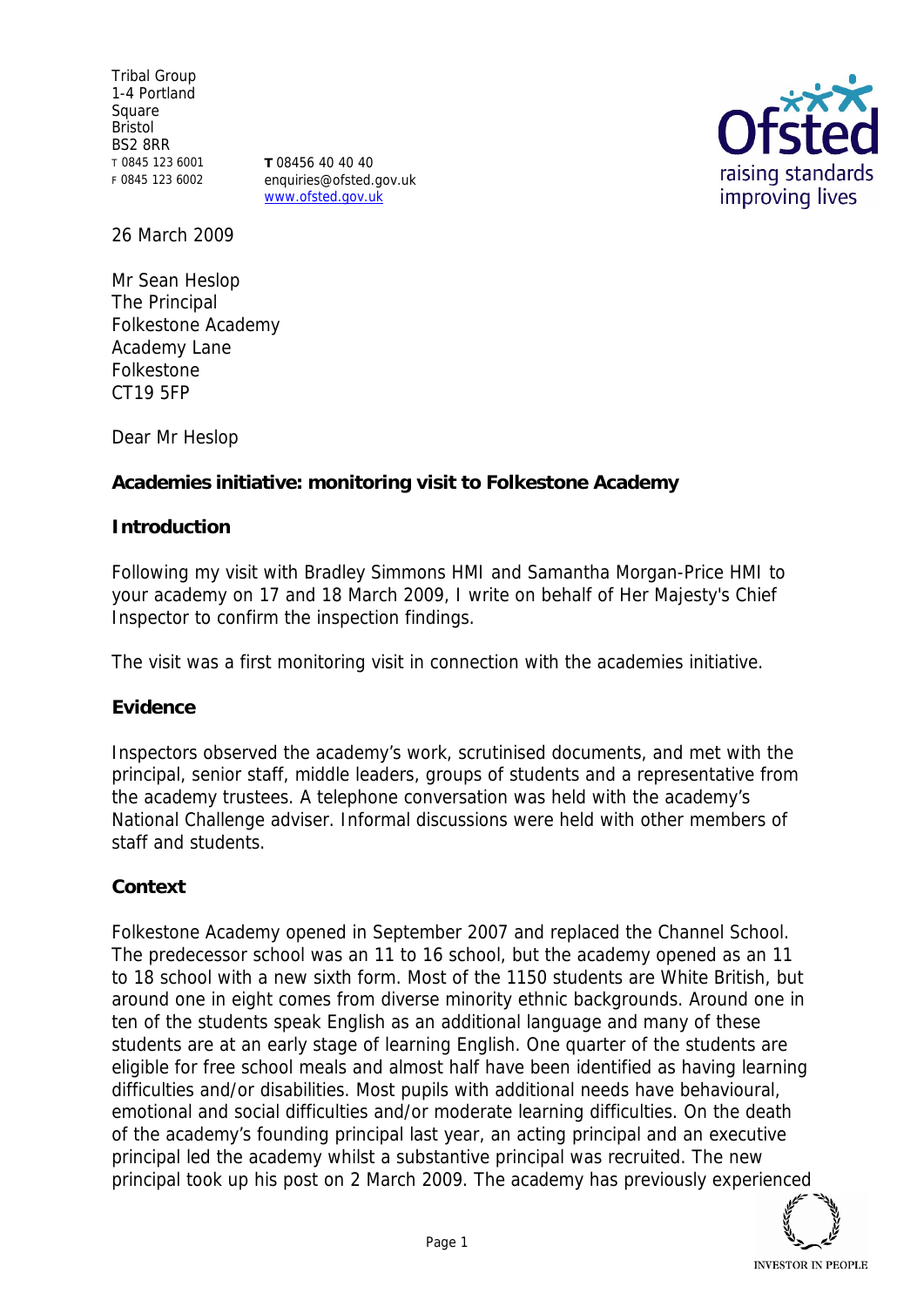

difficulty recruiting suitably qualified and experienced teachers of mathematics and health and social care.

# **Achievement and standards**

Performance indicators show that achievement and standards were significantly below average in the first year after the academy opened. The contextual value added figure for progress from Key Stage 2 to Key Stage 4 for 2008 was 976 and was significantly below the national figure. Thirty-four per cent of students gained five or more GCSE grades at A\* to C. However, only 14% gained five or more higher grades including mathematics and English. Achievement in the sixth form was also low, which the academy attributes to a poor match of students to courses. Observation of lessons and the academy's own assessment data show that, although standards remain below average, achievement is satisfactory and more students are making satisfactory progress and on track to achieve challenging targets.

## **Personal development and well-being**

Students say that behaviour in the academy has improved and that they feel safe and enjoy each other's company. However, a significant proportion of students say that they do not enjoy lessons as much as they would like to. Effective management of behaviour and good pastoral support have resulted in halving the number of fixed-term exclusions. Students' spiritual, moral, social and cultural development is satisfactory. However, students have a limited understanding of Britain as a diverse society, and the promotion of cultural diversity is an area for further development. Students understand how to maintain healthy lifestyles. This is well supported by the school's good initiative of providing a healthy breakfast to all students throughout the week. There is good participation in the range of school sports clubs. Students welcome the move to a house system that enables all year groups to work together in tutorial groups and provides sixth form students with an opportunity to act as mentors to younger students. The house council provides an effective, but as yet underutilised, forum to explore and act on students' views. There are clear plans to raise the profile of this student body. Some students benefit from taking vocational courses, they say they value the skills they acquire in trades such as construction and motor vehicles. However, the low standards in English and mathematics and the underdeveloped literacy support across the academy result in students not being well prepared for the world of work or further study.

### **Quality of provision**

More than half of the teaching is good, but this is not consistent across all subjects. Although the quality of teaching is improving, it is not yet strong enough to enable all pupils to make rapid progress. Most teaching includes a good range of tasks and activities but often lessons are too teacher directed and students are not sufficiently engaged or challenged. The best lessons are characterised by a brisk pace and good use of questioning and discussion to aid learning. However, in many lessons, the pace is more pedestrian and teachers' expectations of what students can achieve are

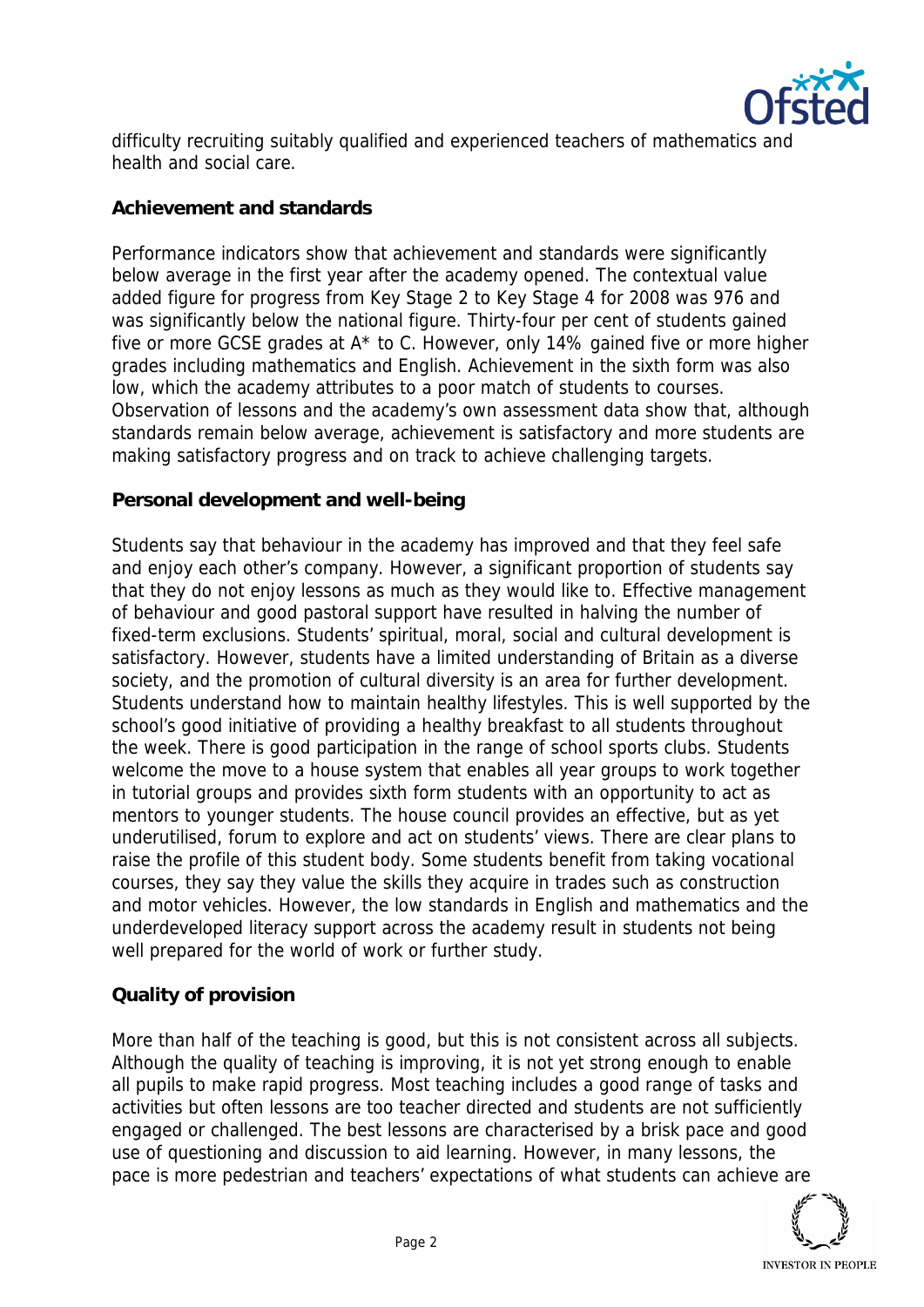

too low. There has been a recent focus on using assessment information to improve the quality of teaching and learning. This is starting to have an impact, but some planning does not take advantage of the good range of information that is available to ensure that work is matched closely to the needs and interests of the different groups of students. The quality of marking is variable, in some cases is too infrequent, and does not provide students with sufficient advice on how they can improve or develop their work. In a few lessons, students are encouraged to look at teachers' comments, respond to them, and use the advice given to negotiate individual targets for their next unit of work. Untidy and poorly presented work of some students is not consistently challenged and too little is done to help students improve their spelling. There is insufficient focus on developing students' literacy skills in subjects other than English. Opportunities to improve speaking and listening skills are frequently missed and there is no clear policy on developing literacy across all subjects.

The curriculum meets the needs of the great majority of students in Years 7 to 11. A large number of clubs exist to develop students' skills in a range of curriculum areas such as dance, music, drama, art and sport. All students from Years 7 to 11 are engaged in timetabled activities until 5.00 pm over four days each week, which ensures good levels of participation in extension activities.

The school's specialisms are making a satisfactory impact on the life of the academy. The arts and media specialism has been very effectively led. Work in this specialism has intentionally and sensibly been limited to photography, dance and drama. Students achieved considerable examination success in these subjects in 2008 and their popularity, and the range of courses offered, have increased this year. As part of this specialism, students have made strong links with the Creative Foundation in Folkestone, and have participated in community work to enhance a gloomy subway in the town. Students of all ages have worked in local schools, taking their breakdancing project into local schools to motivate identified disaffected primary students.

The impact of the specialism in European culture has been limited. Although there are plans to extend the range of languages taught at the academy, most students only have the opportunity to learn French and a small number learn Spanish. Initial promising links have been made with a school in France.

A combination of challenging and supporting students who have poor attendance or punctuality and rewarding students who have good attendance has resulted in a good improvement in attendance, which is now close to the national average. Staff know their students well and are committed to providing good pastoral care. Heads of house and pastoral managers work in partnership to support students at risk of failing. In Key Stage 3, students with learning difficulties and/or disabilities, including those with complex needs, are receiving effective support through the new foundation studies programme. However, the academy does not have a clear analysis of the progress more vulnerable groups of students are making. Students know what their expected end of year National Curriculum level or GCSE grade

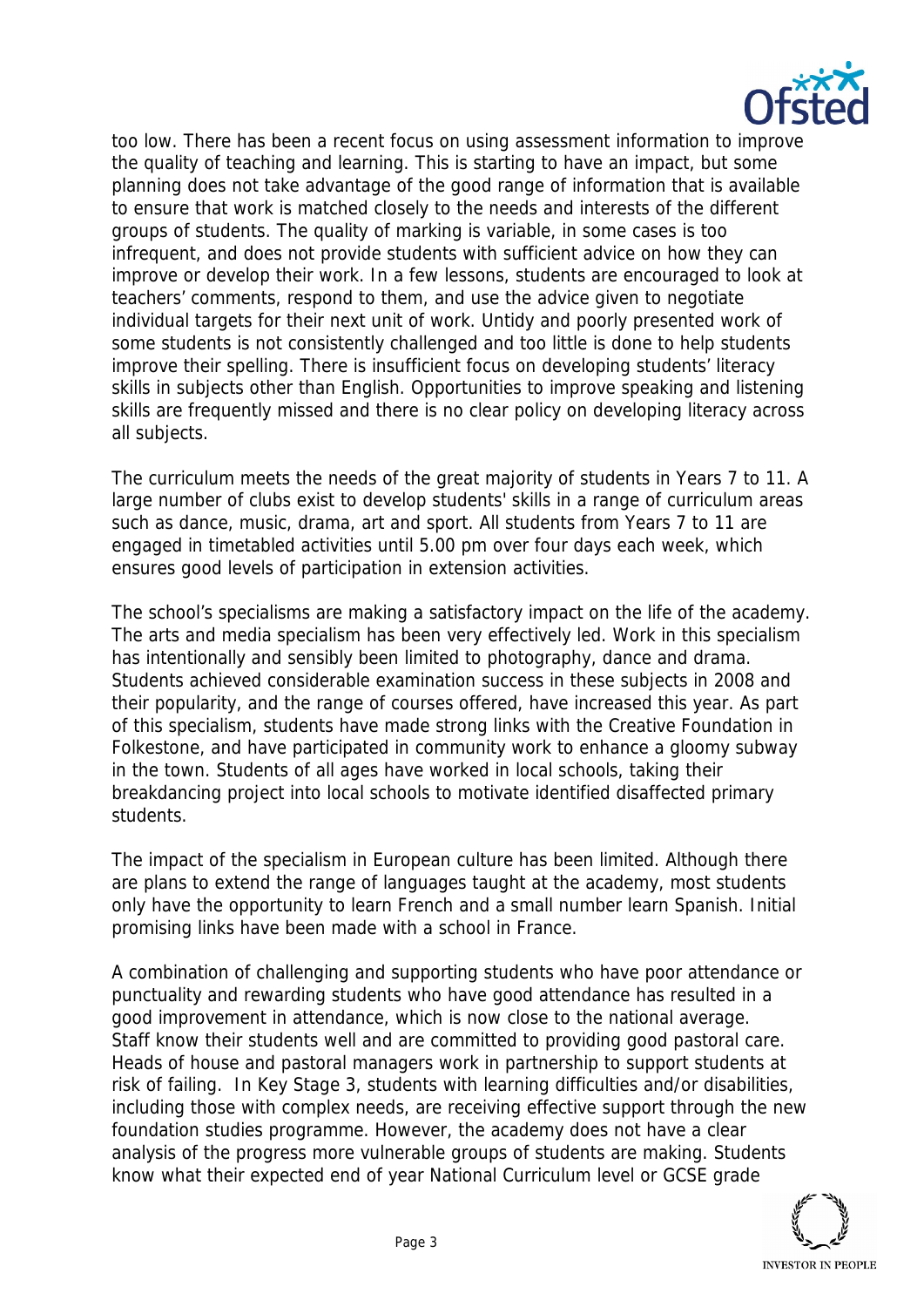

targets are, although some are less clear about their next steps of learning to enable them to achieve these targets.

Students are kept safe, but inspectors drew the academy's attention to elements of non compliance with the current government requirements regarding documenting the checks carried out on the suitability of adults to work with children.

The provision in the sixth form is unsatisfactory. Although some individual students speak highly of their experience in Year 13, the curriculum lacks the breadth necessary to allow students to make the progress of which they are capable. Systems for providing students with sharp and timely advice as to the options to which they are most suited, although recently improved, are not yet making sufficient impact to ensure all students are well matched to courses. The overall impact is that too many students have had to leave courses mid year. Individual students told inspectors that they are pursuing at least one unsuitable course to top up their study hours to allow them to access the Educational Maintenance Allowance. All these students made the point that they would pursue alternative accredited courses if they were available.

### **Leadership and management**

Until July 2008, the strategic work of assistant principals was largely limited to faculty management responsibilities. In September 2008, leadership structures were reorganised, firstly with the intention of involving assistant principals more consistently in the strategic leadership of the academy and, secondly, with the intention of making middle leaders more accountable for the work of their departments. The result of the restructuring has not been wholly effective. Although members of the senior team now complement each other well, the work of middle leaders is more variable. At their best, middle leaders have a very clear and accurate view of teaching and learning across their departments. They are active in intervening to improve teaching, and have developed structures to hold the teaching staff in their department to account. They have a strong grasp on the progress of each year group, from Year 7 to Year 13. They know what needs to be done to improve the progress of students, and they do it. However, many middle leaders do not feel sufficiently empowered or enabled to monitor the work of their departments, and have relied on more senior leaders to do this. As a result, there are gaps in their understanding of the issues in teaching and learning they must address if improvement is to be more rapid.

Trustees provide senior staff with a good level of support and challenge. They demonstrate clear ambition for students and their recent work to find appropriate housing for vulnerable students demonstrates their determination to break down barriers to achievement. The academy improvement plan focuses on the correct priorities but it lacks clear timescales and details of monitoring and evaluation procedures. Thus, for example, the information received by trustees on the progress of students across the school lacks specificity.